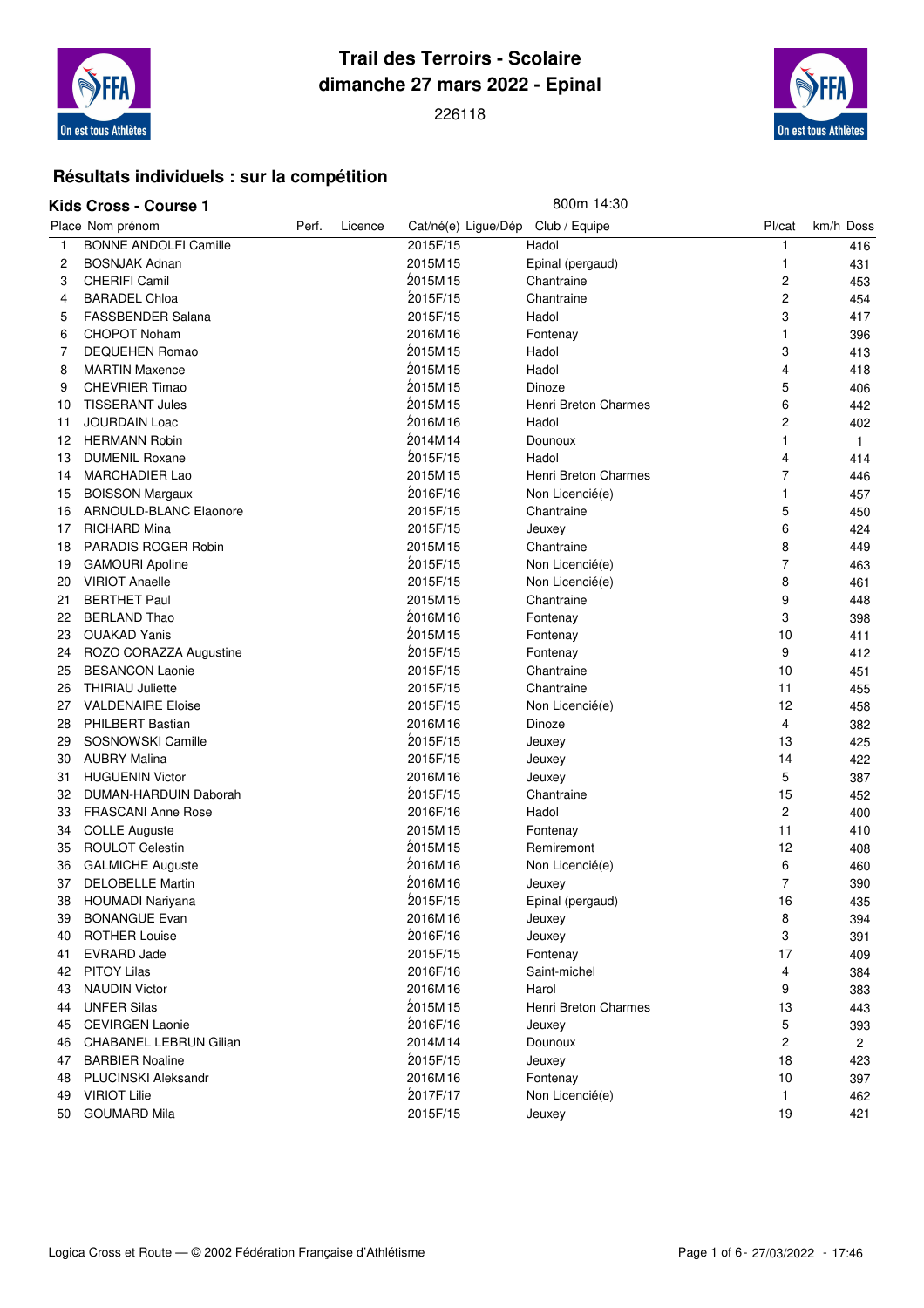| 51 | <b>PREVOT Laonie</b>       | 2016F/16 | Jeuxey               | 6  | 395 |
|----|----------------------------|----------|----------------------|----|-----|
| 52 | <b>LHUILLIER Constance</b> | 2016F/16 | Fontenay             |    | 399 |
| 53 | <b>COMBOT Aria</b>         | 2016F/16 | Hadol                | 8  | 401 |
| 54 | SACHOT Lao-paul            | 2016M16  | Jeuxey               |    | 388 |
| 55 | <b>LACERCAT Clamence</b>   | 2015F/15 | Henri Breton Charmes | 20 | 445 |
|    | 56 PERIN HENRY Jean        | 2016M16  | Remiremont           | 12 | 385 |
| 57 | <b>VALDENAIRE Clemence</b> | 2016F/16 | Non Licencié(e)      | 9  | 459 |
| 58 | LUMI Xhoela                | 2015F/15 | Epinal (pergaud)     | 21 | 437 |
| 59 | <b>ROTHER Sasha</b>        | 2016F/16 | Jeuxey               |    | 392 |

### **Kids Cross - Course 2** 800m 14:45

|    | Place Nom prénom             | Perf. | Licence |          | Cat/né(e) Ligue/Dép Club / Equipe | Pl/cat                  | km/h Doss      |
|----|------------------------------|-------|---------|----------|-----------------------------------|-------------------------|----------------|
| 1  | PITOY Alban                  |       |         | 2013M13  | Saint-michel                      | 1                       | 75             |
| 2  | <b>LARRIERE Paul</b>         |       |         | 2013M13  | Ville-sur-illon                   | $\overline{\mathbf{c}}$ | 98             |
| 3  | <b>CLAUDEL-SIMON Tom</b>     |       |         | 2013M13  | Jeuxey                            | 3                       | 86             |
| 4  | RUBLI CABANA Samuel          |       |         | 2013M13  | Chavelot                          | 4                       | 121            |
| 5  | <b>MONDY Victor</b>          |       |         | 2014M14  | Ville-sur-illon                   | 1                       | 18             |
| 6  | <b>ROUSSEL Marius</b>        |       |         | 2014M14  | Ville-sur-illon                   | 2                       | 19             |
| 7  | <b>LALLEMENT Baptiste</b>    |       |         | 2013M13  | Ville-sur-illon                   | 5                       | 99             |
| 8  | <b>CHERIFI Noam</b>          |       |         | 2014M14  | Chantraine                        | 3                       | 37             |
| 9  | <b>HEMME Noa</b>             |       |         | 2013M13  | Remiremont                        | 6                       | 81             |
| 10 | <b>FRENOT Ruben</b>          |       |         | 2013M13  | Hadol                             | 7                       | 83             |
| 11 | <b>CARDOT Hector</b>         |       |         | 2014M14  | Dinoze                            | 4                       | 3              |
| 12 | ARMAND Jean                  |       |         | 2013M13  | Hadol                             | 8                       | 84             |
| 13 | <b>MOREY Julia</b>           |       |         | 2013F/13 | Jeuxey                            | 1                       | 88             |
| 14 | <b>PETITJEAN Line</b>        |       |         | 2013F/13 | Jeuxey                            | $\overline{c}$          | 90             |
| 15 | <b>DURUPT Clament</b>        |       |         | 2014M14  | Chantraine                        | 5                       | 33             |
| 16 | POUSSOT Mattao               |       |         | 2013M13  | Jeuxey                            | 9                       | 94             |
| 17 | <b>BOUSEIDA Loujein</b>      |       |         | 2013F/13 | Epinal (jean Maca)                | 3                       | 124            |
| 18 | <b>CLAUDEL Mallo</b>         |       |         | 2013M13  | Epinal (pergaud)                  | 10                      | 108            |
| 19 | <b>POUSSOT Pierre</b>        |       |         | 2015M15  | Jeuxey                            | $\mathbf{1}$            | 426            |
| 20 | <b>COLLIN Come</b>           |       |         | 2013M13  | Chatel                            | 11                      | 140            |
| 21 | PARMENTELOT Noa              |       |         | 2013M13  | Raon Aux Boix                     | 12                      | 73             |
| 22 | <b>CHARDEL Emmanuel</b>      |       |         | 2013M13  | Floramont                         | 13                      | 129            |
| 23 | <b>PAVIN Aaron</b>           |       |         | 2013M13  | Jeuxey                            | 14                      | 85             |
| 24 | YAO BELLAMY Dasira           |       |         | 2014M14  | Jeuxey                            | 6                       | 28             |
| 25 | <b>MORON Robin</b>           |       |         | 2014M14  | Chantraine                        | 7                       | 40             |
| 26 | <b>VOILQUIN Julia</b>        |       |         | 2013F/13 | Chantraine                        | 4                       | 119            |
| 27 | <b>REMY Laane</b>            |       |         | 2013F/13 | Raon Aux Bois                     | 5                       | 131            |
| 28 | <b>VALDENAIRE Elioth</b>     |       |         | 2013M13  | Non Licencié(e)                   | 15                      | 712            |
| 29 | <b>THIERY Sacha</b>          |       |         | 2014M14  | Chantraine                        | 8                       | 39             |
| 30 | <b>SPECTE Leon</b>           |       |         | 2013M13  | Chantraine                        | 16                      | 116            |
| 31 | <b>JEANDEL Valentin</b>      |       |         | 2013M13  | Chantraine                        | 17                      | 114            |
| 32 | <b>WAJIL Jahid</b>           |       |         | 2013M13  | Dinoze                            | 18                      | 72             |
| 33 | <b>ZOUBIR Erine</b>          |       |         | 2013F/13 | Remiremont                        | 6                       | 78             |
| 34 | <b>LARBALETRIER Gregoire</b> |       |         | 2014M14  | Chantraine                        | 9                       | 31             |
| 35 | <b>BALTHAZARD Axelle</b>     |       |         | 2013F/13 | Remiremont                        | $\overline{7}$          | 76             |
| 36 | <b>LAURIN Julio</b>          |       |         | 2014M14  | Hadol                             | 10                      | 13             |
| 37 | <b>COLLIN Laandre</b>        |       |         | 2013M13  | Chatel                            | 19                      | 711            |
| 38 | <b>FANTAGUZZI Nina</b>       |       |         | 2013F/13 | Jeuxey                            | 8                       | 96             |
| 39 | <b>GROSJEAN Clamence</b>     |       |         | 2014F/14 | Chavelot                          |                         | 43             |
| 40 | <b>LEVEQUE Noamie</b>        |       |         | 2014F/14 | Dounoux                           | 2                       | $\overline{7}$ |
| 41 | <b>BAYARD Jeanne</b>         |       |         | 2013F/13 | Jeuxey                            | 9                       | 89             |
| 42 | <b>HERMANN Nathan</b>        |       |         | 2013M13  | Dounoux                           | 20                      | 70             |
| 43 | <b>BAUDOUIN Auguste</b>      |       |         | 2013M13  | Chantraine                        | 21                      | 118            |
| 44 | SY Djimbel                   |       |         | 2014M14  | Epinal (pergaud)                  | 11                      | 49             |
| 45 | <b>VALOIS Laura</b>          |       |         | 2013F/13 | Jeuxey                            | 10                      | 91             |
| 46 | <b>DEMANGEON Laa</b>         |       |         | 2014F/14 | Chavelot                          | 3                       | 42             |
| 47 | <b>SPETER Martin</b>         |       |         | 2013M13  | Dounoux                           | 22                      | 69             |
| 48 | ELHACHMI Lyna                |       |         | 2014F/14 | Non Licencié(e)                   | 4                       | 758            |
| 49 | <b>VILLEMIN Livia</b>        |       |         | 2014F/14 | Non Licencié(e)                   | 5                       | 760            |
|    |                              |       |         |          |                                   |                         |                |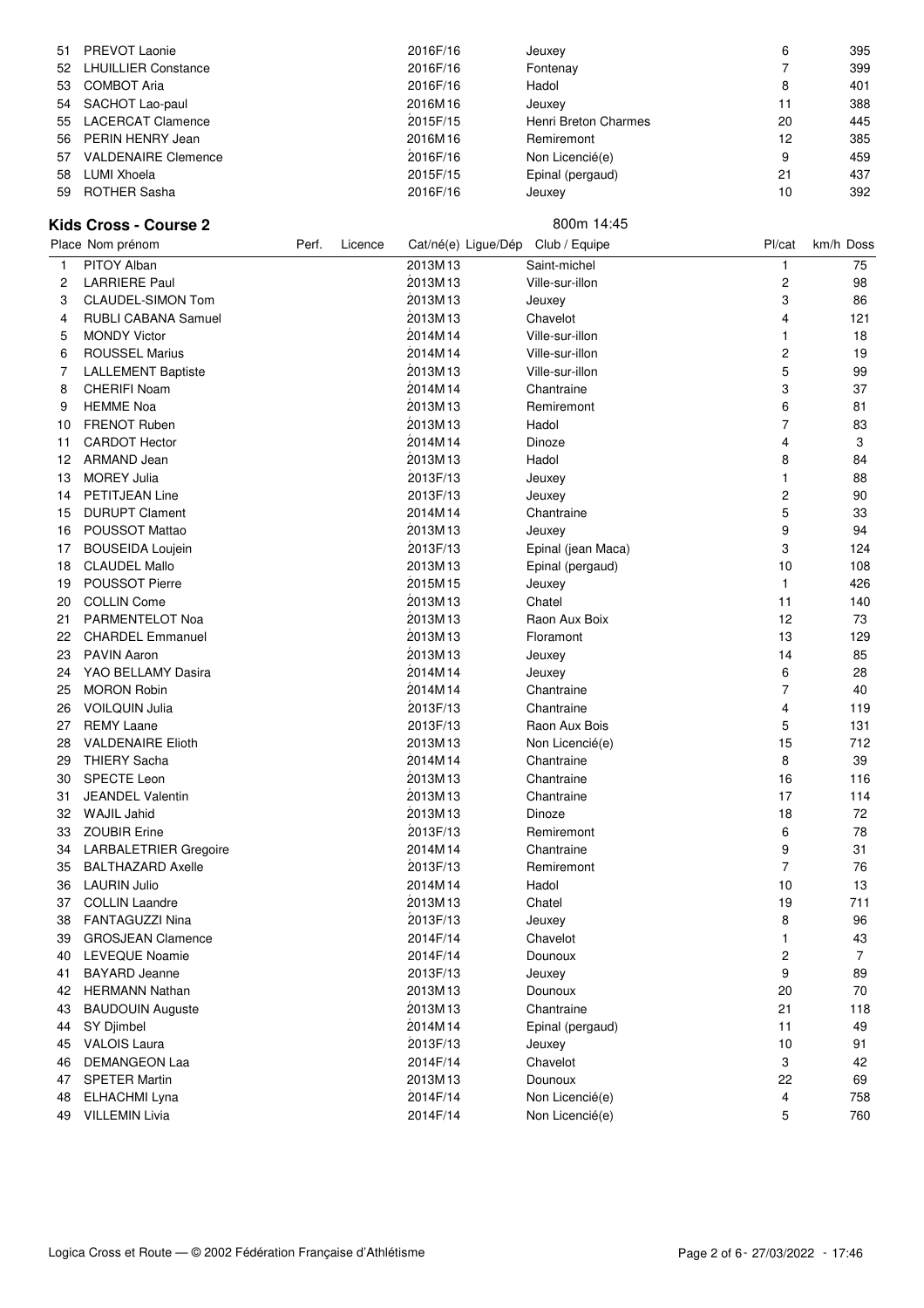| 50       | <b>BEDDIAF Chihas</b>                           | 2014M14            | Epinal (pergaud)     | 12           | 59       |
|----------|-------------------------------------------------|--------------------|----------------------|--------------|----------|
| 51       | <b>GAUDENS Teddy</b>                            | 2013M13            | Raon Aux Bois        | 23           | 74       |
| 52       | <b>LEPROVOST Gauthier</b>                       | 2014M14            | Chavelot             | 13           | 44       |
| 53       | <b>GRANGE Adam</b>                              | 2013M13            | Ville-sur-illon      | 24           | 97       |
| 54       | <b>CLEMENT Antoine</b>                          | 2014M14            | Chantraine           | 14           | 35       |
| 55       | <b>GREWIS COLLOT Agathe</b>                     | 2014F/14           | Epinal (victor Hugo) | 6            | 137      |
| 56       | <b>CHOPOT Ethan</b>                             | 2013M13            | Fontenay             | 25           | 103      |
| 57       | <b>DUONG Kylioh</b>                             | 2013M13            | Remiremont           | 26           | 80       |
| 58       | <b>DUPRE Bastien</b>                            | 2013M13            | Non Licencia(e)      | 27           | 132      |
| 59       | CHRISMENT-ACLOQUE Lola                          | 2013F/13           | Fontenay             | 11           | 102      |
| 60       | <b>DIEMUNSCH Auxence</b>                        | 2013M13            | Chavelot             | 28           | 123      |
| 61       | <b>XHILAT Laandro</b>                           | 2013M13            | Epinal (pergaud)     | 29           | 111      |
| 62       | <b>TISSERAND Ambre</b>                          | 2013M13            | Non Licencié(e)      | 30           | 759      |
| 63       | <b>JOURDAIN Nino</b>                            | 2014M14            | Hadol                | 15           | 15       |
| 64       | <b>TIHAY Manon</b>                              | 2013F/13           | Jeuxey               | 12           | 95       |
| 65       | <b>HABIBI ALAOUI Ryad</b>                       | 2015M15            | Epinal (pergaud)     | $\mathbf{2}$ | 434      |
| 66       | <b>ROBERT Louis</b>                             | 2014M14            | Ville-sur-illon      | 16           | 20       |
| 67       | <b>KONE Trinity</b>                             | 2013M13            | Non Licencié(e)      | 31           | 755      |
| 68       | <b>CHEVALIER Emelyne</b>                        | 2014F/14           | Epinal (pergaud)     | 7            | 56       |
| 69       | <b>DEMANGEL Alice</b>                           | 2014F/14           | Remiremont           | 8            | 6        |
| 70       | <b>STECKMEYER Alexie</b>                        | 2014F/14           | Henri Breton Charmes | 9            | 66       |
| 71       | <b>DIEZ Alice</b>                               | 2014F/14           | Chantraine           | 10           | 32       |
| 72       | <b>ZOUGARD Hayat</b>                            | 2013F/13           | Epinal (pergaud)     | 13           | 110      |
| 73       | MENGOZZI Lorenzo                                | 2014M14            | Dounoux              | 17           | 8        |
| 74       | <b>DEROZIERE Alix</b>                           | 2013F/13           | Fontenay             | 14           | 100      |
| 75       | SCHMITT DOMESCHE Hugo                           | 2013M13            | Epinal (victor Hugo) | 32           | 136      |
| 76       | <b>LEBEAU Zalie</b>                             | 2013F/13           | Epinal (victor Hugo) | 15           | 133      |
| 77       | <b>OSAS Evans</b>                               | 2013M13            | Henri Breton Charmes | 33           | 126      |
| 78       | <b>CHRISMENT Maaline</b>                        | 2014F/14           | Fontenay             | 11           | 130      |
| 79       | <b>MENCONI Guilia</b>                           | 2013F/13           | Dinoze               | 16           | 71       |
| 80       | <b>ENGELS Manon</b>                             | 2014F/14           | Chantraine           | 12           | 34       |
| 81       | <b>CHENAL Tom</b>                               | 2014M14            | Jeuxey               | 18           | 22       |
| 82       | <b>DUMENIL Lucien</b>                           | 2013M13            | Hadol                | 34           | 82       |
| 83       | <b>PARMENTELA Guilia</b>                        | 2014F/14           | Chavelot             | 13           | 46       |
|          |                                                 | 2013F/13           | Chavelot             | 17           | 122      |
| 84       | <b>DENIEL Penelope</b><br><b>BROCARD Giulia</b> | 2013F/13           |                      | 18           | 93       |
| 85<br>86 | <b>OUAKAD Adam</b>                              | 2013M13            | Jeuxey               | 35           | 101      |
|          | POIROT Manon                                    | 2014F/14           | Fontenay             | 14           |          |
| 87       | <b>SOSNOWSKI Lucas</b>                          |                    | Fontenay             | 36           | 10<br>92 |
| 88       |                                                 | 2013M13            | Jeuxey               |              |          |
| 89       | <b>GOURGEANDE Ocaane</b>                        | 2013F/13           | Henri Breton Charmes | 19           | 128      |
|          | 90 WEBER Lucas                                  | 2013M13<br>2013M13 | Henri Breton Charmes | 37           | 125      |
| 91       | SONRIER BARRIERE Axel                           |                    | Chantraine           | 38           | 113      |
| 92       | <b>CALL-NIETO Hugo</b>                          | 2014M14            | Henri Breton Charmes | 19           | 65       |
| 93       | EVE Sacha                                       | 2013M13            | Chantraine           | 39           | 120      |
| 94       | <b>MAUFFREY Nathanaal</b>                       | 2014M14            | Chantraine           | 20           | 36       |
| 95       | <b>BEN BIH Sofia</b>                            | 2014F/14           | Epinal (pergaud)     | 15           | 61       |
| 96       | ADAM-WELSCHEN Oren                              | 2014M14            | Henri Breton Charmes | 21           | 64       |
| 97       | <b>BOURA Jules</b>                              | 2014M14            | Chantraine           | 22           | 38       |
| 98       | ABRAHAMYAN Nathalie                             | 2014F/14           | Non Licencié(e)      | 16           | 757      |
| 99       | <b>NOEL Matthias</b>                            | 2014M14            | Epinal (pergaud)     | 23           | 62       |
|          | 100 MOULOT Thalio                               | 2014M14            | Jeuxey               | 24           | 27       |
|          | 101 BERARD Lilly-rose                           | 2013F/13           | Fontenay             | 20           | 104      |
|          | 102 PERRU Izya                                  | 2015F/15           | Chantraine           | 1            | 456      |
|          | 103 PIRAUD Evan                                 | 2013M13            | Epinal (pergaud)     | 40           | 112      |
|          | 104 MORLOT Evan                                 | 2014M14            | Fontenay             | 25           | 11       |
|          | 105 MANGEL Maxence                              | 2014M14            | Fontenay             | 26           | 9        |
|          | 106 DUVAL Valentine                             | 2014F/14           | Hadol                | 17           | 14       |
|          | 107 MUNIER Rose                                 | 2014F/14           | Hadol                | 18           | 12       |
|          | 108 MATHIEU Lou                                 | 2014F/14           | Jeuxey               | 19           | $30\,$   |
|          | 109 PERRIN Noamie                               | 2014F/14           | Jeuxey               | 20           | 29       |
|          | 110 KALFEIST Louise                             | 2014F/14           | Jeuxey               | 21           | 23       |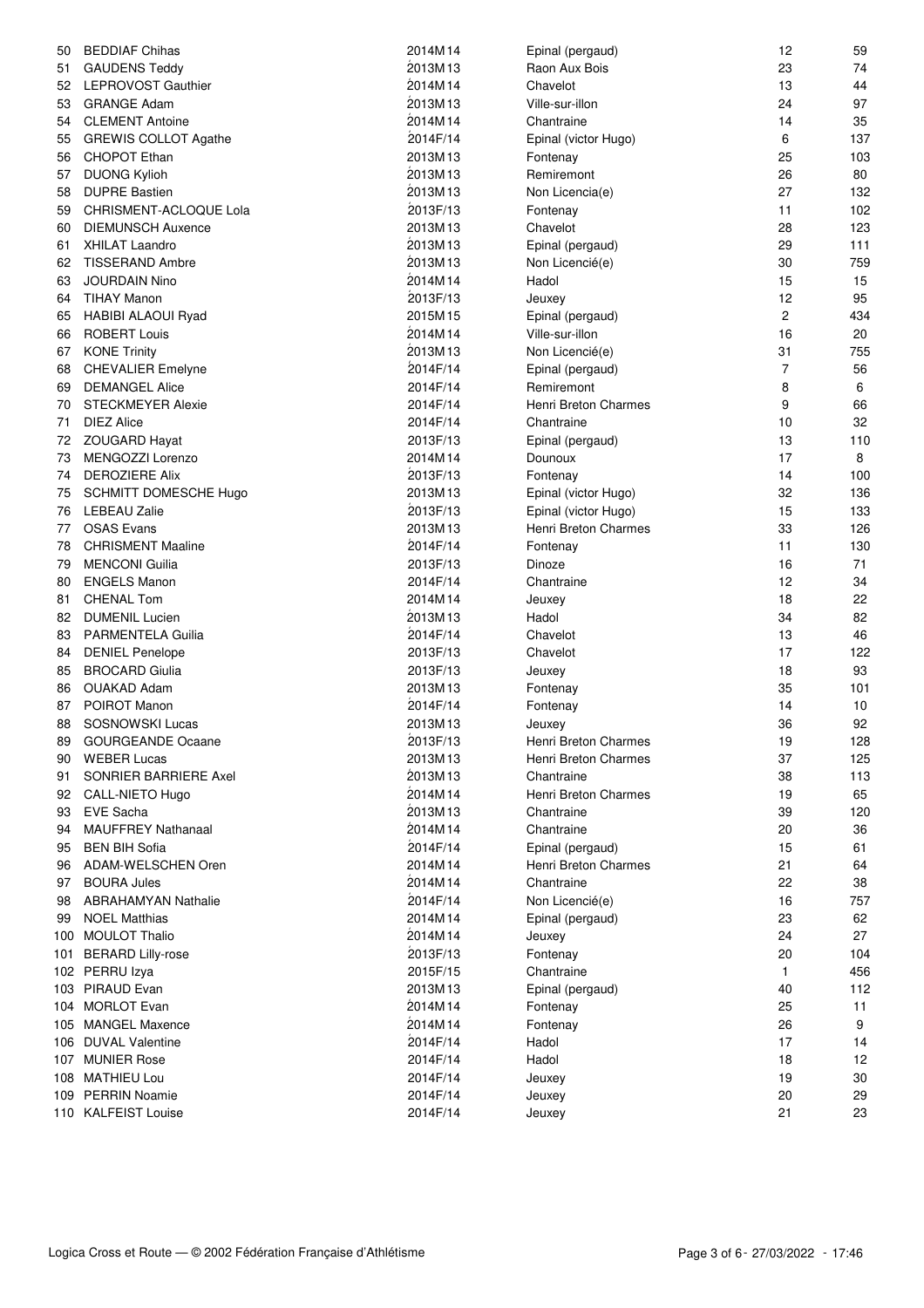|    | 111 EL BOUTOUFI Leaa                         |       |         | 2014F/14            | Chavelot               | 22                      | 41         |
|----|----------------------------------------------|-------|---------|---------------------|------------------------|-------------------------|------------|
|    | 112 DESNOYERS Noaly                          |       |         | 2014F/14            | Dinoze                 | 23                      | 4          |
|    | 113 VAUTHIER Myriam                          |       |         | 2014F/14            | Xertigny               | 24                      | 67         |
|    |                                              |       |         |                     |                        |                         |            |
|    | <b>Kids Cross - Course 3</b>                 |       |         |                     | 1km600m 15:00          |                         |            |
|    | Place Nom prénom                             | Perf. | Licence | Cat/né(e) Ligue/Dép | Club / Equipe          | Pl/cat                  | km/h Doss  |
| 1  | <b>ROUSSEL Titouan</b>                       |       |         | 2011M11             | Ville-sur-illon        | 1                       | 211        |
|    |                                              |       |         | 2012M12             |                        | 1                       |            |
| 2  | <b>KESTANI Rayane</b>                        |       |         | 2012M12             | Epinal (pergaud)       |                         | 194        |
| 3  | <b>NAUDIN Mathys</b>                         |       |         |                     | Ville-sur-illon        | $\overline{\mathbf{c}}$ | 156        |
| 4  | JEANDEL Timao                                |       |         | 2011M11             | Chantraine             | 2                       | 224        |
| 5  | <b>SIAUX Sarah</b>                           |       |         | 2011F/11            | Chantraine             | 1                       | 219        |
| 6  | <b>DUBUIS ESTHER Ange</b>                    |       |         | 2011M11             | Chantraine             | 3                       | 217        |
| 7  | <b>OUGER Mathao</b>                          |       |         | 2011M11             | Raon Aux Bois          | 4                       | 266        |
| 8  | <b>BENTIZZA Yasin</b>                        |       |         | 2011M11             | Epinal (pergaud)       | 5                       | 237        |
| 9  | <b>THIERY Camille</b>                        |       |         | 2011F/11            | Chantraine             | $\overline{c}$          | 223        |
| 10 | <b>GARNIER Nolan</b>                         |       |         | 2012M12             | Hadol                  | 3                       | 267        |
| 11 | <b>VARIS Joseph</b>                          |       |         | 2011M11             | Chantraine             | 6                       | 220        |
| 12 | <b>BESANCON Lucas</b>                        |       |         | 2012M12             | Chantraine             | 4                       | 169        |
| 13 | <b>CHERIFI Yanis</b>                         |       |         | 2011M11             | Chantraine             | $\overline{7}$          | 221        |
| 14 | <b>GRAND Claophae</b>                        |       |         | 2012F/12            | Dinoze                 | 1                       | 142        |
| 15 | <b>BESANCON Corentin</b>                     |       |         | 2012M12             | Chantraine             | 5                       | 170        |
| 16 | <b>MULL Ambre</b>                            |       |         | 2011F/11            | Ville-sur-illon        | 3                       | 214        |
| 17 | <b>HAYOTTE Maude</b>                         |       |         | 2011F/11            | Ville-sur-illon        | 4                       | 212        |
| 18 | <b>ALMARZOUKI Yousef</b>                     |       |         | 2012M12             | Epinal (pergaud)       | 6                       | 189        |
| 19 | <b>BASTIEN Lisa</b>                          |       |         | 2011F/11            | Chavelot               | 5                       | 241        |
| 20 | <b>DESJEUNES Matao</b>                       |       |         | 2012M12             | Ville-sur-illon        | $\overline{7}$          | 158        |
| 21 | <b>GAMOYRI Sacha</b>                         |       |         | 2012M12             | Non Licencié(e)        | 8                       | 276        |
| 22 | <b>ROLIN Tom</b>                             |       |         | 2011M11             | Chavelot               | 8                       | 242        |
| 23 | <b>CHARDEL Gabriel</b>                       |       |         | 2011M11             | Floramont              | 9                       | 261        |
| 24 | POPOV Issa                                   |       |         | 2011M11             | Epinal (pergaud)       | 10                      | 239        |
| 25 | <b>DECORSAINT Ethan</b>                      |       |         | 2012M12             | Chavelot               | 9                       | 265        |
|    |                                              |       |         | 2011F/11            |                        | 6                       | 222        |
| 26 | <b>COLIN Lily</b><br><b>DEMANGEON Mathao</b> |       |         | 2012M12             | Chantraine<br>Chavelot | 10                      |            |
| 27 |                                              |       |         |                     |                        |                         | 203        |
| 28 | <b>VILLIERE Maal</b>                         |       |         | 2011M11             | Ville-sur-illon        | 11                      | 210        |
| 29 | <b>DI LIBERATORE Lucas</b>                   |       |         | 2011M11             | Chantraine             | 12                      | 216        |
| 30 | <b>MAUCLAIR Maha</b>                         |       |         | 2011F/11            | Jeuxey                 | $\overline{7}$          | 230        |
| 31 | <b>PITOY Robin</b>                           |       |         | 2011M11             | Non Licencié(e)        | 13                      | 275        |
| 32 | CHOSEROT Cloa                                |       |         | 2011F/11            | Fontenay               | 8                       | 272        |
| 33 | <b>BISILLIAT VINCENDAR</b>                   |       |         | 2012M12             | Epinal (victor Hugo)   | 11                      | 270        |
| 34 | MONDY Thibaut                                |       |         | 2011M11             | Ville-sur-illon        | 14                      | 213        |
| 35 | <b>DUBOIS Mattis</b>                         |       |         | 2012M12             | Ville-sur-illon        | 12                      | 157        |
| 36 | <b>CARDOT Simaon</b>                         |       |         | 2012M12             | Dinoze                 | 13                      | 143        |
| 37 | PERRIN Lianah                                |       |         | 2011F/11            | Epinal (pergaud)       | 9                       | 234        |
| 38 | <b>LEBEAU Judicaal</b>                       |       |         | 2011F/11            | Epinal (victor Hugo)   | 10                      | 268        |
| 39 | ROUSSEL Timao                                |       |         | 2012M12             | Chantraine             | 14                      | 178        |
| 40 | <b>CLAUDEL Lucas</b>                         |       |         | 2011M11             | Epinal (pergaud)       | 15                      | 257        |
| 41 | <b>MARTIN Lao</b>                            |       |         | 2012M12             | Hadol                  | 15                      | 152        |
| 42 | <b>BAVER Maryam</b>                          |       |         | 2011M11             | Epinal (victor Hugo)   | 16                      | 269        |
| 43 | <b>BLOUIN Naal</b>                           |       |         | 2012M12             | Jeuxey                 | 16                      | 164        |
| 44 | <b>DURUPT Capucine</b>                       |       |         | 2011F/11            | Chavelot               | 11                      | 244        |
| 45 | <b>WAJIL Imane</b>                           |       |         | 2012F/12            | Epinal (pergaud)       | 2                       | 199        |
| 46 | COLOMBO Luna                                 |       |         | 2012F/12            | Chantraine             | 3                       | 175        |
| 47 | <b>NOSA Evans</b>                            |       |         | 2011M11             | Henri Breton Charmes   | 17                      | 248        |
| 48 | <b>LEFORGE Timao</b>                         |       |         | 2011M11             | Floramont              | 18                      | 260        |
| 49 | <b>HELBECQUE Neoti</b>                       |       |         | 2011M11             | Jeuxey                 | 19                      | 227        |
|    |                                              |       |         | 2012M12             | Hadol                  | 17                      |            |
| 50 | RICHARD Hugo                                 |       |         |                     |                        |                         | 153<br>174 |
| 51 | <b>COLOMBO Faustine</b>                      |       |         | 2012F/12            | Chantraine             | 4                       |            |
| 52 | <b>FORISSIER Gayan</b>                       |       |         | 2012M12             | Chantraine             | 18                      | 173        |
| 53 | <b>DEBAY Ninon</b>                           |       |         | 2011F/11            | Chantraine             | 12                      | 225        |
| 54 | <b>PEREZ Vanille</b>                         |       |         | 2011F/11            | Dinoze                 | 13                      | 207        |
| 55 | <b>GRANDVALLET Clara</b>                     |       |         | 2011F/11            | Dinoze                 | 14                      | 208        |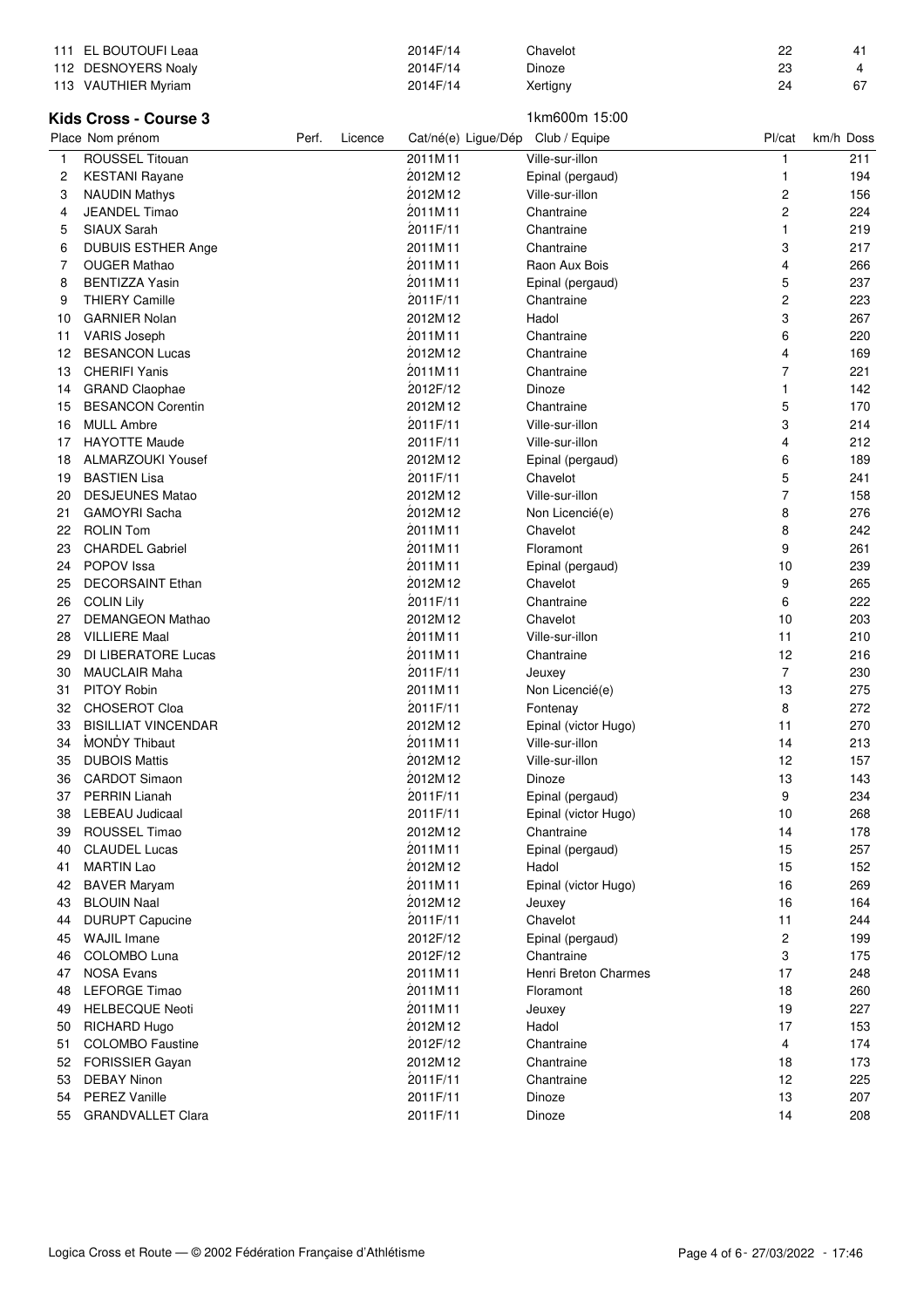| 56  | <b>ROLLOT Adrien</b>          | 2012M12  | Jeuxey               | 19             | 163 |
|-----|-------------------------------|----------|----------------------|----------------|-----|
| 57  | <b>DIDELOT Benito</b>         | 2012M12  | Jeuxey               | 20             | 165 |
| 58  | <b>BERARD Aline</b>           | 2012F/12 | Dinoze               | 5              | 141 |
| 59  | <b>MICARD Clotilde</b>        | 2012F/12 | Henri Breton Charmes | 6              | 202 |
| 60  | <b>DIEUDONNE Sarah</b>        | 2011F/11 | Jeuxey               | 15             | 231 |
| 61  | <b>BOUSSAHA Cheima</b>        | 2011F/11 | Epinal (pergaud)     | 16             | 253 |
| 62  | PARISSE Laonel                | 2012M12  | Jeuxey               | 21             | 162 |
| 63  | <b>SAADI Fatima</b>           | 2011F/11 | Epinal (pergaud)     | 17             | 235 |
| 64  | <b>NEZZAR Razane</b>          | 2011F/11 | Epinal (pergaud)     | 18             | 254 |
| 65  | <b>GERARDIN Elsa</b>          | 2012F/12 | Chavelot             | $\overline{7}$ | 206 |
| 66  | <b>THELLIER Emma</b>          | 2011F/11 | Non Licencié(e)      | 19             | 340 |
| 67  | <b>ROULOT Valentine</b>       | 2011F/11 | Remiremont           | 20             | 209 |
| 68  | <b>LAPOIRIE Laonie</b>        | 2011F/11 | Jeuxey               | 21             | 232 |
| 69  | <b>CASSAR Tom</b>             | 2011M11  | Fontenay             | 20             | 274 |
| 70  | <b>ARNAUD Benjamin</b>        | 2012M12  | Epinal (pergaud)     | 22             | 181 |
| 71  | <b>METAAZ Hilel</b>           | 2012M12  | Chavelot             | 23             | 205 |
| 72  | <b>PIRON Paul</b>             | 2012M12  | Remiremont           | 24             | 149 |
| 73  | <b>HUOT Pauline</b>           | 2011F/11 | Chavelot             | 22             | 243 |
| 74  | <b>DEMET Armel</b>            | 2012M12  | Epinal (victor Hugo) | 25             | 271 |
| 75  | <b>WILTZIUS Gabryel</b>       | 2011M11  | Jeuxey               | 21             | 226 |
| 76  | <b>HENRI COLIN Tom</b>        | 2012M12  | Remiremont           | 26             | 146 |
| 77  | <b>DEQUEHEN Eden</b>          | 2012M12  | Hadol                | 27             | 151 |
| 78  | FRIOU Ugo                     | 2012M12  | Epinal (pergaud)     | 28             | 183 |
| 79  | <b>ABRAHAMYAN Maria</b>       | 2011F/11 | Epinal (pergaud)     | 23             | 238 |
| 80  | <b>ZANNIER Martin</b>         | 2012M12  | Chantraine           | 29             | 177 |
| 81  | <b>AGDANI Aya</b>             | 2011F/11 | Epinal (pergaud)     | 24             | 252 |
| 82  | PERRIN HENRY Julia            | 2012F/12 | Remiremont           | 8              | 147 |
| 83  | <b>MORON Apolline</b>         | 2012F/12 | Chantraine           | 9              | 171 |
| 84  | <b>BADILA Eric</b>            | 2012M12  | Epinal (pergaud)     | 30             | 198 |
| 85  | <b>BASAUAN Aymane</b>         | 2012M12  | Epinal (pergaud)     | 31             | 182 |
| 86  | <b>PIERRAT Elyne</b>          | 2012F/12 | Jeuxey               | 10             | 161 |
| 87  | <b>BOURA Eloase</b>           | 2012F/12 | Chantraine           | 11             | 172 |
| 88  | <b>GRONDIN-CHENAZ Charlie</b> | 2012F/12 | Epinal (pergaud)     | 12             | 185 |
| 89  | AL THAREFI Shahed             | 2011F/11 | Epinal (pergaud)     | 25             | 249 |
| 90  | <b>GUERY Lucien</b>           | 2011M11  | Fontenay             | 22             | 273 |
| 91  | <b>KADDA Louane</b>           | 2011F/11 | Epinal (pergaud)     | 26             | 256 |
| 92  | <b>RAVON Lucien</b>           | 2014M14  | Ville-sur-illon      | $\mathbf{1}$   | 17  |
| 93  | <b>LUMI Gloria</b>            | 2012F/12 | Epinal (pergaud)     | 13             | 188 |
| 94  | <b>BURSHI Olsa</b>            | 2012M12  | Epinal (pergaud)     | 32             | 197 |
| 95  | <b>HASOVITCH Hanna</b>        | 2012F/12 | Epinal (pergaud)     | 14             | 191 |
| 96  | <b>COLIN Tom</b>              | 2012M12  | Chantraine           | 33             | 176 |
| 97  | <b>SANDRE Lucas</b>           | 2014M14  | Ville-sur Illon      | 2              | 21  |
| 98  | <b>KARANPROVIC Amina</b>      | 2012F/12 | Epinal (pergaud)     | 15             | 180 |
| 99  | <b>LHOME Mila</b>             | 2012F/12 | Ville-sur-illon      | 16             | 159 |
| 100 | <b>MOECKES Lena</b>           | 2012F/12 | Ville-sur-illon      | 17             | 160 |
| 101 | COMBOT Tymao                  | 2012M12  | Hadol                | 34             | 154 |
|     | 102 GUAZAZI Amal              | 2012F/12 | Epinal (pergaud)     | 18             | 184 |
|     | 103 BEDDIAF Imane             | 2011F/11 | Epinal (pergaud)     | 27             | 258 |
|     | 104 DUPONCEL Elise            | 2011F/11 | Epinal (pergaud)     | 28             | 236 |
|     |                               |          |                      |                |     |

# **Kids Cross - Course 4** 1km600m 15:15

| 18111000111 13.13 |  |
|-------------------|--|
|                   |  |

|    | Place Nom prénom         | Perf. | Licence | Cat/né(e) Lique/Dép | Club / Equipe      | Pl/cat | km/h Doss |
|----|--------------------------|-------|---------|---------------------|--------------------|--------|-----------|
|    | <b>BOUSEIDA Ivad</b>     |       |         | 2010M10             | Epinal (jean Maca) |        | 624       |
| 2  | <b>GAUDENS Timoty</b>    |       |         | 2010M10             | Raon Aux Boix      | 2      | 629       |
|    | <b>MULL Adam</b>         |       |         | 2010M10             | Ville-sur-illon    | 3      | 631       |
| 4  | <b>ROUSSEL Elia</b>      |       |         | 2010F/10            | Ville-sur-illon    |        | 621       |
| 5. | <b>MULLON Justine</b>    |       |         | 2010F/10            | Non Licencia(e)    | 2      | 625       |
| 6  | PETITJEAN Laon           |       |         | 2010M10             | Clemenceau         | 4      | 630       |
|    | LAFORGE Mael             |       |         | 2010M10             | Non Licencié(e)    | 5      | 720       |
| 8  | <b>VAXELAIRE Camille</b> |       |         | 2011F/11            | Floramont          |        | 263       |
|    | ARSLAN Arda              |       |         | 2010M10             | Epinal (pergaud)   | 6      | 628       |

/